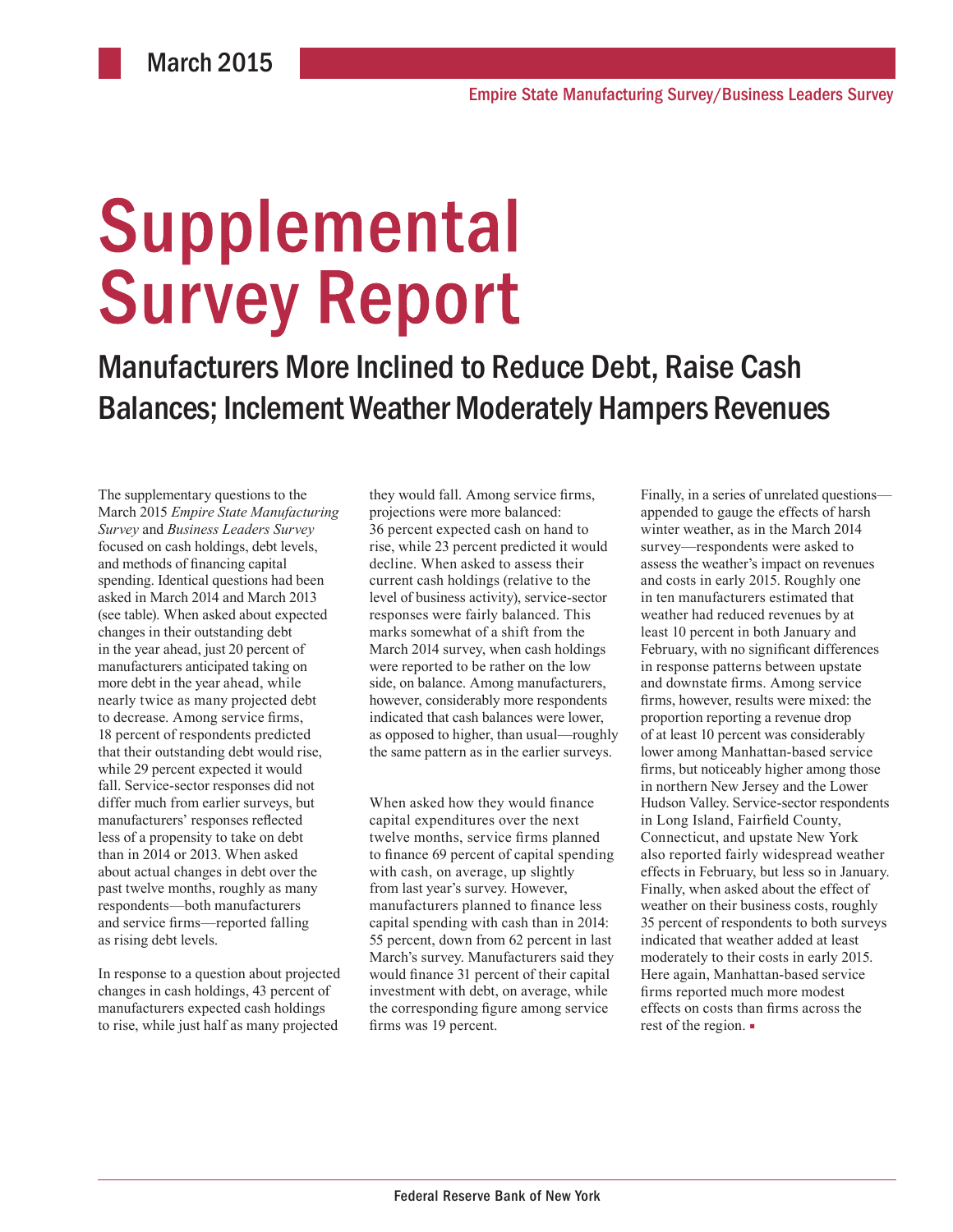#### QUESTION 1

## **How do you expect your firm's debt levels to change over the next twelve months?**

|                   | <b>Empire State Manufacturing Survey</b> |                                  |                   |  | <b>Business Leaders Survey</b>   |            |                   |  |
|-------------------|------------------------------------------|----------------------------------|-------------------|--|----------------------------------|------------|-------------------|--|
|                   |                                          | <b>Percentage of Respondents</b> |                   |  | <b>Percentage of Respondents</b> |            |                   |  |
|                   | <b>March 2013</b>                        | March 2014                       | <b>March 2015</b> |  | <b>March 2013</b>                | March 2014 | <b>March 2015</b> |  |
| Increase a lot    | 9.8                                      | 3.6                              | 3.2               |  | 2.7                              | 3.3        | 3.0               |  |
| Increase a little | 19.6                                     | 21.4                             | 17.0              |  | 13.3                             | 15.7       | 15.2              |  |
| Remain the same   | 34.8                                     | 41.7                             | 41.5              |  | 60.0                             | 56.2       | 53.0              |  |
| Decrease a little | 31.5                                     | 32.1                             | 33.0              |  | 20.0                             | 21.5       | 25.8              |  |
| Decrease a lot    | 4.3                                      | 1.2                              | 5.3               |  | 4.0                              | 3.3        | 3.0               |  |

#### **How have your firm's debt levels changed over the past twelve months?**

|                    | <b>Empire State Manufacturing Survey</b> |            |                   | <b>Business Leaders Survey</b> |            |                   |  |
|--------------------|------------------------------------------|------------|-------------------|--------------------------------|------------|-------------------|--|
|                    | <b>Percentage of Respondents</b>         |            |                   | Percentage of Respondents      |            |                   |  |
|                    | <b>March 2013</b>                        | March 2014 | <b>March 2015</b> | <b>March 2013</b>              | March 2014 | <b>March 2015</b> |  |
| Increased a lot    | 17.2                                     | 9.9        | 8.6               | 5.3                            | 4.9        | 6.9               |  |
| Increased a little | 11.8                                     | 16.0       | 21.5              | 18.7                           | 22.8       | 16.8              |  |
| Remained the same  | 37.6                                     | 35.8       | 41.9              | 41.3                           | 45.5       | 49.6              |  |
| Decreased a little | 23.7                                     | 32.1       | 26.9              | 24.0                           | 24.4       | 22.1              |  |
| Decreased a lot    | 9.7                                      | 6.2        | 1.1               | 10.7                           | 2.4        | 4.6               |  |

#### QUESTION 2

# **How do you expect your firm's cash balances to change over the next twelve months?**

|                   | <b>Empire State Manufacturing Survey</b> |            |            | <b>Business Leaders Survey</b>   |            |                   |  |
|-------------------|------------------------------------------|------------|------------|----------------------------------|------------|-------------------|--|
|                   | <b>Percentage of Respondents</b>         |            |            | <b>Percentage of Respondents</b> |            |                   |  |
|                   | <b>March 2013</b>                        | March 2014 | March 2015 | March 2013                       | March 2014 | <b>March 2015</b> |  |
| Increase a lot    | 5.4                                      | 0.0        | 6.4        | 4.0                              | 3.3        | 5.3               |  |
| Increase a little | 30.1                                     | 38.6       | 36.2       | 24.0                             | 34.7       | 30.5              |  |
| Remain the same   | 34.4                                     | 32.5       | 36.2       | 52.0                             | 38.0       | 41.2              |  |
| Decrease a little | 18.3                                     | 20.5       | 14.9       | 20.0                             | 21.5       | 19.8              |  |
| Decrease a lot    | 11.8                                     | 8.4        | 6.4        | 0.0                              | 2.5        | 3.1               |  |

#### QUESTION 3

#### **How would you describe your current cash balances relative to your level of business activity?**

|                            | <b>Empire State Manufacturing Survey</b> |            |                   | <b>Business Leaders Survey</b>   |            |                   |  |
|----------------------------|------------------------------------------|------------|-------------------|----------------------------------|------------|-------------------|--|
|                            | <b>Percentage of Respondents</b>         |            |                   | <b>Percentage of Respondents</b> |            |                   |  |
|                            | <b>March 2013</b>                        | March 2014 | <b>March 2015</b> | <b>March 2013</b>                | March 2014 | <b>March 2015</b> |  |
| Much higher than usual     | 3.3                                      | 6.0        | 1.1               | 2.6                              | 2.4        | 3.8               |  |
| Somewhat higher than usual | 15.2                                     | 13.1       | 13.7              | 25.0                             | 16.3       | 18.8              |  |
| At about the usual level   | 44.6                                     | 42.9       | 53.7              | 51.3                             | 55.3       | 52.6              |  |
| Somewhat lower than usual  | 29.3                                     | 27.4       | 21.1              | 18.4                             | 17.1       | 17.3              |  |
| Much lower than usual      | 7.6                                      | 10.7       | 10.5              | 2.6                              | 8.9        | 7.5               |  |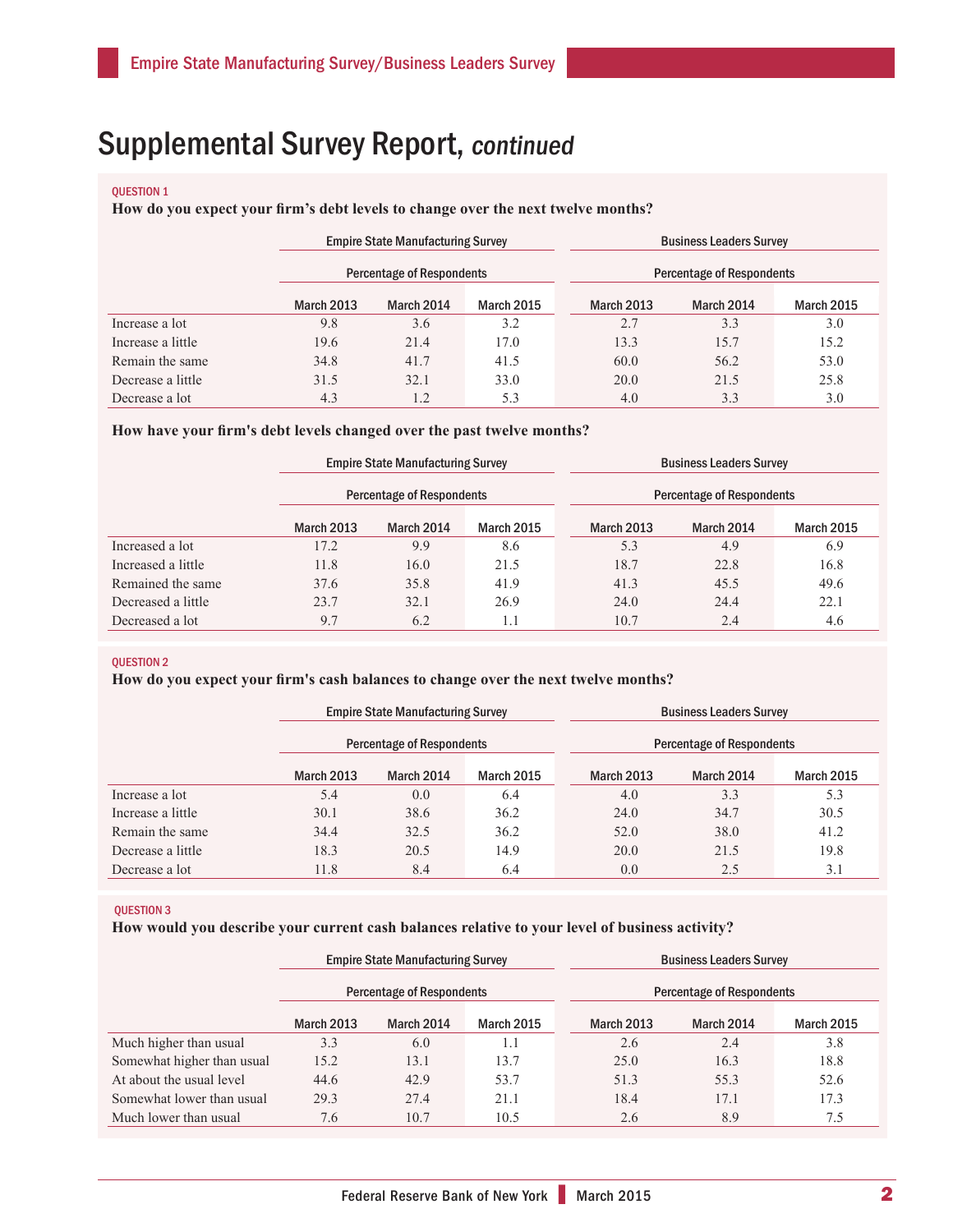#### QUESTION 4

**How do you expect to finance capital spending over the next twelve months?**

|                      | <b>Empire State Manufacturing Survey</b>      |            |                   | <b>Business Leaders Survey</b>         |            |                   |  |
|----------------------|-----------------------------------------------|------------|-------------------|----------------------------------------|------------|-------------------|--|
|                      | <b>Average Percentage of Capital Spending</b> |            |                   | Average Percentage of Capital Spending |            |                   |  |
|                      | <b>March 2013</b>                             | March 2014 | <b>March 2015</b> | <b>March 2013</b>                      | March 2014 | <b>March 2015</b> |  |
| Cash                 | 58.2                                          | 62.0       | 54.6              | 73.0                                   | 65.5       | 68.6              |  |
| Debt                 | 29.1                                          | 27.7       | 30.5              | 17.0                                   | 22.1       | 18.9              |  |
| Equity               | 2.7                                           | 0.6        | 2.6               | 1.0                                    | 4.4        | 4.5               |  |
| Leasing of equipment | 10.0                                          | 9.7        | 12.2              | 9.0                                    | 8.1        | 7.9               |  |

#### QUESTION 5

**If you had to give a rough estimate, how much lower (or higher) do you think your revenues were as a result of the unusually inclement winter weather?**

|                                   |                             | <b>Empire State Manufacturing Survey</b> |                             | <b>Business Leaders Survey</b> |  |
|-----------------------------------|-----------------------------|------------------------------------------|-----------------------------|--------------------------------|--|
|                                   |                             | <b>Percentage of Respondents</b>         | Percentage of Respondents   |                                |  |
|                                   | <b>Effect in</b><br>January | Effect in<br>February                    | <b>Effect</b> in<br>January | Effect in<br>February          |  |
| Reduced revenues by more than 20% | 4.2                         | 4.3                                      | 5.3                         | 4.5                            |  |
| Reduced revenues by 10 to 20%     | 6.3                         | 5.3                                      | 6.8                         | 13.6                           |  |
| Reduced revenues by 5 to 10%      | 10.5                        | 11.7                                     | 12.0                        | 14.4                           |  |
| Reduced revenues by 2 to 5%       | 26.3                        | 26.6                                     | 26.3                        | 20.5                           |  |
| Little or no effect on revenues   | 51.6                        | 48.9                                     | 48.1                        | 44.7                           |  |
| Boosted revenues                  | 1.1                         | 3.2                                      | 1.5                         | 2.3                            |  |

#### QUESTION 6

## **Aside from any effect on revenues, has bad weather in January and February added to your costs?**

|               | <b>Empire State Manufacturing Survey</b> | <b>Business Leaders Survey</b> |  |  |  |  |
|---------------|------------------------------------------|--------------------------------|--|--|--|--|
|               | <b>Percentage of Respondents</b>         |                                |  |  |  |  |
| Not at all    | 5.4                                      | 24.4                           |  |  |  |  |
| Slightly      | 59.1                                     | 41.2                           |  |  |  |  |
| Moderately    | 29.0                                     | 27.5                           |  |  |  |  |
| Substantially | 6.5                                      | 6.9                            |  |  |  |  |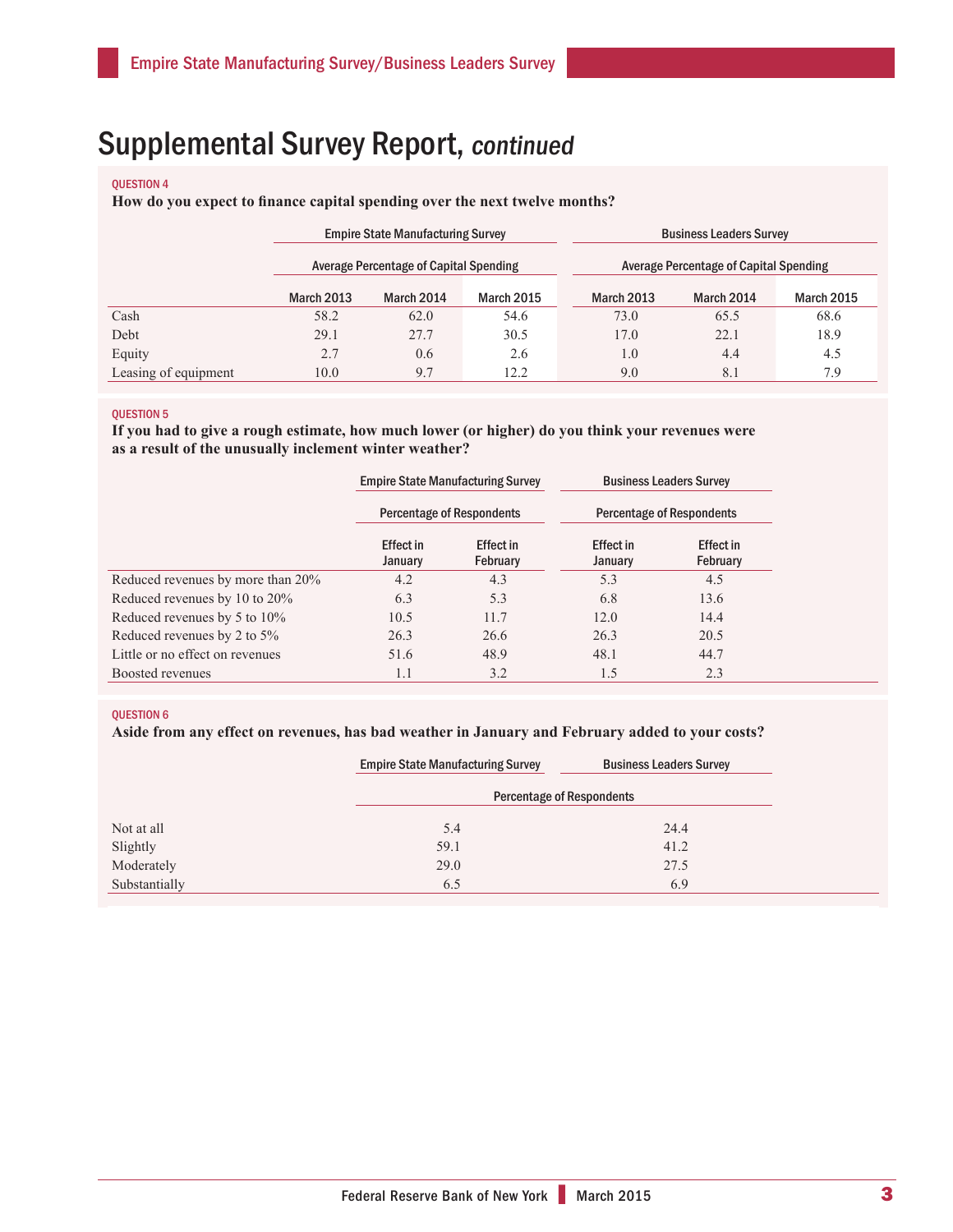## HISTORICAL OVERVIEW FOR QUESTION 1

**How do you expect your firm's debt levels to change over the next twelve months?** 

#### Empire State Manufacturing Survey



Business Leaders Survey



#### HISTORICAL OVERVIEW FOR QUESTION 2

**How do you expect your firm's cash balances to change over the next twelve months?**